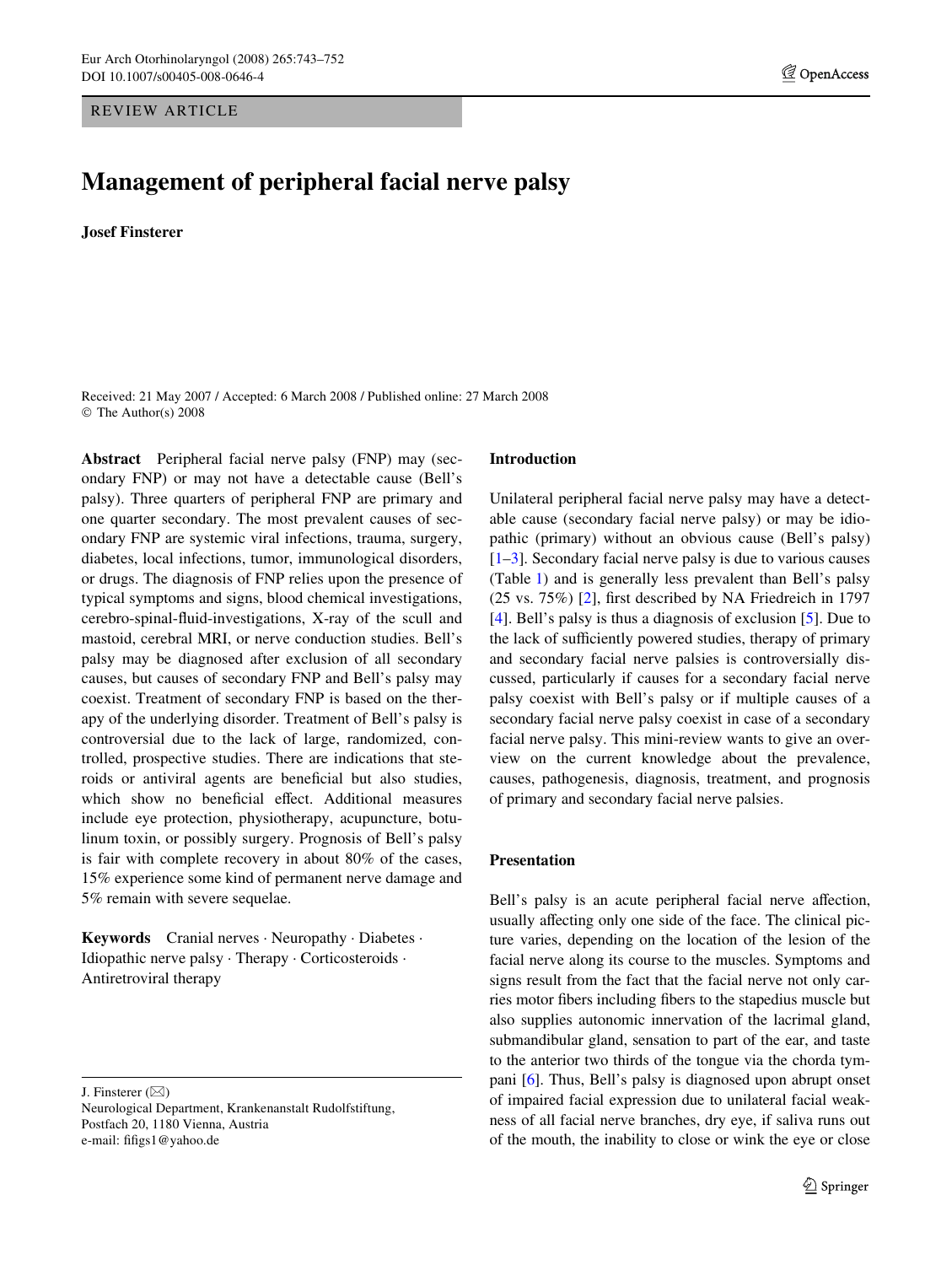<span id="page-1-0"></span>**Table 1** Causes of secondary, unilateral facial nerve palsy

| Metabolic disease<br>Diabetes<br>[16, 82]<br>Preeclampsia<br>$[11]$<br>Stroke<br>Ipsilateral pontine infarction<br>[83]<br>Pontine tegmental hemorrhage<br>[82]<br>Infection<br>Hansen's disease (leprosy)<br>[82]<br>Otitis media<br>[6]<br>Mastoiditis<br>[6]<br>Herpes simplex infection<br>[6]<br>Varicella zoster infection<br>[6]<br>Ramsey-Hunt syndrome<br>[9]<br>Influenza viruses<br>$\lceil 8 \rceil$<br><b>Borreliosis</b><br>[6]<br>Cryptococcosis<br>[82]<br>Neurocysticercosis<br>$[16]$<br>Toxocarosis<br>[84]<br>Tuberculous meningitis<br>[82, 85]<br>Parotitis, parotid abscess<br>$[52]$<br>Malignant external otitis<br>[86]<br>Syphillis<br>[82]<br>Surgery<br>Removal of cerebellopontine angle tumours<br>[71]<br>Trauma<br>Head trauma (crush injury)<br>[6, 82, 87]<br>Birth injury<br>[88]<br>Tumour<br>Facial nerve neurinoma<br>$[1] % \centering \includegraphics[width=0.3\textwidth]{images/TrDiM-Architecture.png} \caption{The figure shows the results of the estimators in the left and right.} \label{TrDiM-Architecture}$<br>Cerebello-pontine angle tumours (neurinoma)<br>$[1] % \centering \includegraphics[width=0.3\textwidth]{images/TrDiM-Architecture.png} \caption{The figure shows the results of the estimators in the left and right.} \label{TrDiM-Architecture}$<br>Pons tumour<br>$[1] % \centering \includegraphics[width=0.3\textwidth]{images/TrDiM-Architecture.png} \caption{The figure shows the results of the estimators in the left and right.} \label{TrDiM-Architecture}$<br>Tumours of the petrosal bone<br>$[1] % \centering \includegraphics[width=0.3\textwidth]{images/TrDiM-Architecture.png} \caption{The figure shows the results of the estimators in the left and right.} \label{TrDiM-Architecture}$<br>Tumours of the middle ear<br>$[1] % \centering \includegraphics[width=0.3\textwidth]{images/TrDiM-Architecture.png} \caption{The figure shows the results of the estimators in the left and right.} \label{TrDiM-Architecture}$<br>$[1] % \includegraphics[width=0.9\columnwidth]{figures/fig_10.pdf} \caption{The figure shows the number of times of the estimators in the left and right.} \label{fig:time} %$<br>Leucemia<br>Tumours of the parotid gland<br>$[1]$<br>[6]<br>Lymphoma<br>Immune system disorder<br>Guillain-Barre syndrome<br>[6, 82]<br>Miller-Fisher syndrome<br>[82]<br>Systemic lupus erythematodes<br>[82]<br>Myasthenia gravis<br>[6]<br>Drugs<br>Interferon<br>[89]<br>Linezolid<br>[90]<br>Varia<br>Moebius syndrome<br>[82]<br>(impaired sixth's and seventh cranial nerve)<br>Melkersson-Rosenthal syndrome <sup>a</sup><br>[91] | Cause | Reference |
|---------------------------------------------------------------------------------------------------------------------------------------------------------------------------------------------------------------------------------------------------------------------------------------------------------------------------------------------------------------------------------------------------------------------------------------------------------------------------------------------------------------------------------------------------------------------------------------------------------------------------------------------------------------------------------------------------------------------------------------------------------------------------------------------------------------------------------------------------------------------------------------------------------------------------------------------------------------------------------------------------------------------------------------------------------------------------------------------------------------------------------------------------------------------------------------------------------------------------------------------------------------------------------------------------------------------------------------------------------------------------------------------------------------------------------------------------------------------------------------------------------------------------------------------------------------------------------------------------------------------------------------------------------------------------------------------------------------------------------------------------------------------------------------------------------------------------------------------------------------------------------------------------------------------------------------------------------------------------------------------------------------------------------------------------------------------------------------------------------------------------------------------------------------------------------------------------------------------------------------------------------------------------------------------------------------------------------------------------------------------------------------------------------------------------------------------------------------------------------------------------------------------------------------------------------------------------------------------------------------------------------------------------|-------|-----------|
|                                                                                                                                                                                                                                                                                                                                                                                                                                                                                                                                                                                                                                                                                                                                                                                                                                                                                                                                                                                                                                                                                                                                                                                                                                                                                                                                                                                                                                                                                                                                                                                                                                                                                                                                                                                                                                                                                                                                                                                                                                                                                                                                                                                                                                                                                                                                                                                                                                                                                                                                                                                                                                                   |       |           |
|                                                                                                                                                                                                                                                                                                                                                                                                                                                                                                                                                                                                                                                                                                                                                                                                                                                                                                                                                                                                                                                                                                                                                                                                                                                                                                                                                                                                                                                                                                                                                                                                                                                                                                                                                                                                                                                                                                                                                                                                                                                                                                                                                                                                                                                                                                                                                                                                                                                                                                                                                                                                                                                   |       |           |
|                                                                                                                                                                                                                                                                                                                                                                                                                                                                                                                                                                                                                                                                                                                                                                                                                                                                                                                                                                                                                                                                                                                                                                                                                                                                                                                                                                                                                                                                                                                                                                                                                                                                                                                                                                                                                                                                                                                                                                                                                                                                                                                                                                                                                                                                                                                                                                                                                                                                                                                                                                                                                                                   |       |           |
|                                                                                                                                                                                                                                                                                                                                                                                                                                                                                                                                                                                                                                                                                                                                                                                                                                                                                                                                                                                                                                                                                                                                                                                                                                                                                                                                                                                                                                                                                                                                                                                                                                                                                                                                                                                                                                                                                                                                                                                                                                                                                                                                                                                                                                                                                                                                                                                                                                                                                                                                                                                                                                                   |       |           |
|                                                                                                                                                                                                                                                                                                                                                                                                                                                                                                                                                                                                                                                                                                                                                                                                                                                                                                                                                                                                                                                                                                                                                                                                                                                                                                                                                                                                                                                                                                                                                                                                                                                                                                                                                                                                                                                                                                                                                                                                                                                                                                                                                                                                                                                                                                                                                                                                                                                                                                                                                                                                                                                   |       |           |
|                                                                                                                                                                                                                                                                                                                                                                                                                                                                                                                                                                                                                                                                                                                                                                                                                                                                                                                                                                                                                                                                                                                                                                                                                                                                                                                                                                                                                                                                                                                                                                                                                                                                                                                                                                                                                                                                                                                                                                                                                                                                                                                                                                                                                                                                                                                                                                                                                                                                                                                                                                                                                                                   |       |           |
|                                                                                                                                                                                                                                                                                                                                                                                                                                                                                                                                                                                                                                                                                                                                                                                                                                                                                                                                                                                                                                                                                                                                                                                                                                                                                                                                                                                                                                                                                                                                                                                                                                                                                                                                                                                                                                                                                                                                                                                                                                                                                                                                                                                                                                                                                                                                                                                                                                                                                                                                                                                                                                                   |       |           |
|                                                                                                                                                                                                                                                                                                                                                                                                                                                                                                                                                                                                                                                                                                                                                                                                                                                                                                                                                                                                                                                                                                                                                                                                                                                                                                                                                                                                                                                                                                                                                                                                                                                                                                                                                                                                                                                                                                                                                                                                                                                                                                                                                                                                                                                                                                                                                                                                                                                                                                                                                                                                                                                   |       |           |
|                                                                                                                                                                                                                                                                                                                                                                                                                                                                                                                                                                                                                                                                                                                                                                                                                                                                                                                                                                                                                                                                                                                                                                                                                                                                                                                                                                                                                                                                                                                                                                                                                                                                                                                                                                                                                                                                                                                                                                                                                                                                                                                                                                                                                                                                                                                                                                                                                                                                                                                                                                                                                                                   |       |           |
|                                                                                                                                                                                                                                                                                                                                                                                                                                                                                                                                                                                                                                                                                                                                                                                                                                                                                                                                                                                                                                                                                                                                                                                                                                                                                                                                                                                                                                                                                                                                                                                                                                                                                                                                                                                                                                                                                                                                                                                                                                                                                                                                                                                                                                                                                                                                                                                                                                                                                                                                                                                                                                                   |       |           |
|                                                                                                                                                                                                                                                                                                                                                                                                                                                                                                                                                                                                                                                                                                                                                                                                                                                                                                                                                                                                                                                                                                                                                                                                                                                                                                                                                                                                                                                                                                                                                                                                                                                                                                                                                                                                                                                                                                                                                                                                                                                                                                                                                                                                                                                                                                                                                                                                                                                                                                                                                                                                                                                   |       |           |
|                                                                                                                                                                                                                                                                                                                                                                                                                                                                                                                                                                                                                                                                                                                                                                                                                                                                                                                                                                                                                                                                                                                                                                                                                                                                                                                                                                                                                                                                                                                                                                                                                                                                                                                                                                                                                                                                                                                                                                                                                                                                                                                                                                                                                                                                                                                                                                                                                                                                                                                                                                                                                                                   |       |           |
|                                                                                                                                                                                                                                                                                                                                                                                                                                                                                                                                                                                                                                                                                                                                                                                                                                                                                                                                                                                                                                                                                                                                                                                                                                                                                                                                                                                                                                                                                                                                                                                                                                                                                                                                                                                                                                                                                                                                                                                                                                                                                                                                                                                                                                                                                                                                                                                                                                                                                                                                                                                                                                                   |       |           |
|                                                                                                                                                                                                                                                                                                                                                                                                                                                                                                                                                                                                                                                                                                                                                                                                                                                                                                                                                                                                                                                                                                                                                                                                                                                                                                                                                                                                                                                                                                                                                                                                                                                                                                                                                                                                                                                                                                                                                                                                                                                                                                                                                                                                                                                                                                                                                                                                                                                                                                                                                                                                                                                   |       |           |
|                                                                                                                                                                                                                                                                                                                                                                                                                                                                                                                                                                                                                                                                                                                                                                                                                                                                                                                                                                                                                                                                                                                                                                                                                                                                                                                                                                                                                                                                                                                                                                                                                                                                                                                                                                                                                                                                                                                                                                                                                                                                                                                                                                                                                                                                                                                                                                                                                                                                                                                                                                                                                                                   |       |           |
|                                                                                                                                                                                                                                                                                                                                                                                                                                                                                                                                                                                                                                                                                                                                                                                                                                                                                                                                                                                                                                                                                                                                                                                                                                                                                                                                                                                                                                                                                                                                                                                                                                                                                                                                                                                                                                                                                                                                                                                                                                                                                                                                                                                                                                                                                                                                                                                                                                                                                                                                                                                                                                                   |       |           |
|                                                                                                                                                                                                                                                                                                                                                                                                                                                                                                                                                                                                                                                                                                                                                                                                                                                                                                                                                                                                                                                                                                                                                                                                                                                                                                                                                                                                                                                                                                                                                                                                                                                                                                                                                                                                                                                                                                                                                                                                                                                                                                                                                                                                                                                                                                                                                                                                                                                                                                                                                                                                                                                   |       |           |
|                                                                                                                                                                                                                                                                                                                                                                                                                                                                                                                                                                                                                                                                                                                                                                                                                                                                                                                                                                                                                                                                                                                                                                                                                                                                                                                                                                                                                                                                                                                                                                                                                                                                                                                                                                                                                                                                                                                                                                                                                                                                                                                                                                                                                                                                                                                                                                                                                                                                                                                                                                                                                                                   |       |           |
|                                                                                                                                                                                                                                                                                                                                                                                                                                                                                                                                                                                                                                                                                                                                                                                                                                                                                                                                                                                                                                                                                                                                                                                                                                                                                                                                                                                                                                                                                                                                                                                                                                                                                                                                                                                                                                                                                                                                                                                                                                                                                                                                                                                                                                                                                                                                                                                                                                                                                                                                                                                                                                                   |       |           |
|                                                                                                                                                                                                                                                                                                                                                                                                                                                                                                                                                                                                                                                                                                                                                                                                                                                                                                                                                                                                                                                                                                                                                                                                                                                                                                                                                                                                                                                                                                                                                                                                                                                                                                                                                                                                                                                                                                                                                                                                                                                                                                                                                                                                                                                                                                                                                                                                                                                                                                                                                                                                                                                   |       |           |
|                                                                                                                                                                                                                                                                                                                                                                                                                                                                                                                                                                                                                                                                                                                                                                                                                                                                                                                                                                                                                                                                                                                                                                                                                                                                                                                                                                                                                                                                                                                                                                                                                                                                                                                                                                                                                                                                                                                                                                                                                                                                                                                                                                                                                                                                                                                                                                                                                                                                                                                                                                                                                                                   |       |           |
|                                                                                                                                                                                                                                                                                                                                                                                                                                                                                                                                                                                                                                                                                                                                                                                                                                                                                                                                                                                                                                                                                                                                                                                                                                                                                                                                                                                                                                                                                                                                                                                                                                                                                                                                                                                                                                                                                                                                                                                                                                                                                                                                                                                                                                                                                                                                                                                                                                                                                                                                                                                                                                                   |       |           |
|                                                                                                                                                                                                                                                                                                                                                                                                                                                                                                                                                                                                                                                                                                                                                                                                                                                                                                                                                                                                                                                                                                                                                                                                                                                                                                                                                                                                                                                                                                                                                                                                                                                                                                                                                                                                                                                                                                                                                                                                                                                                                                                                                                                                                                                                                                                                                                                                                                                                                                                                                                                                                                                   |       |           |
|                                                                                                                                                                                                                                                                                                                                                                                                                                                                                                                                                                                                                                                                                                                                                                                                                                                                                                                                                                                                                                                                                                                                                                                                                                                                                                                                                                                                                                                                                                                                                                                                                                                                                                                                                                                                                                                                                                                                                                                                                                                                                                                                                                                                                                                                                                                                                                                                                                                                                                                                                                                                                                                   |       |           |
|                                                                                                                                                                                                                                                                                                                                                                                                                                                                                                                                                                                                                                                                                                                                                                                                                                                                                                                                                                                                                                                                                                                                                                                                                                                                                                                                                                                                                                                                                                                                                                                                                                                                                                                                                                                                                                                                                                                                                                                                                                                                                                                                                                                                                                                                                                                                                                                                                                                                                                                                                                                                                                                   |       |           |
|                                                                                                                                                                                                                                                                                                                                                                                                                                                                                                                                                                                                                                                                                                                                                                                                                                                                                                                                                                                                                                                                                                                                                                                                                                                                                                                                                                                                                                                                                                                                                                                                                                                                                                                                                                                                                                                                                                                                                                                                                                                                                                                                                                                                                                                                                                                                                                                                                                                                                                                                                                                                                                                   |       |           |
|                                                                                                                                                                                                                                                                                                                                                                                                                                                                                                                                                                                                                                                                                                                                                                                                                                                                                                                                                                                                                                                                                                                                                                                                                                                                                                                                                                                                                                                                                                                                                                                                                                                                                                                                                                                                                                                                                                                                                                                                                                                                                                                                                                                                                                                                                                                                                                                                                                                                                                                                                                                                                                                   |       |           |
|                                                                                                                                                                                                                                                                                                                                                                                                                                                                                                                                                                                                                                                                                                                                                                                                                                                                                                                                                                                                                                                                                                                                                                                                                                                                                                                                                                                                                                                                                                                                                                                                                                                                                                                                                                                                                                                                                                                                                                                                                                                                                                                                                                                                                                                                                                                                                                                                                                                                                                                                                                                                                                                   |       |           |
|                                                                                                                                                                                                                                                                                                                                                                                                                                                                                                                                                                                                                                                                                                                                                                                                                                                                                                                                                                                                                                                                                                                                                                                                                                                                                                                                                                                                                                                                                                                                                                                                                                                                                                                                                                                                                                                                                                                                                                                                                                                                                                                                                                                                                                                                                                                                                                                                                                                                                                                                                                                                                                                   |       |           |
|                                                                                                                                                                                                                                                                                                                                                                                                                                                                                                                                                                                                                                                                                                                                                                                                                                                                                                                                                                                                                                                                                                                                                                                                                                                                                                                                                                                                                                                                                                                                                                                                                                                                                                                                                                                                                                                                                                                                                                                                                                                                                                                                                                                                                                                                                                                                                                                                                                                                                                                                                                                                                                                   |       |           |
|                                                                                                                                                                                                                                                                                                                                                                                                                                                                                                                                                                                                                                                                                                                                                                                                                                                                                                                                                                                                                                                                                                                                                                                                                                                                                                                                                                                                                                                                                                                                                                                                                                                                                                                                                                                                                                                                                                                                                                                                                                                                                                                                                                                                                                                                                                                                                                                                                                                                                                                                                                                                                                                   |       |           |
|                                                                                                                                                                                                                                                                                                                                                                                                                                                                                                                                                                                                                                                                                                                                                                                                                                                                                                                                                                                                                                                                                                                                                                                                                                                                                                                                                                                                                                                                                                                                                                                                                                                                                                                                                                                                                                                                                                                                                                                                                                                                                                                                                                                                                                                                                                                                                                                                                                                                                                                                                                                                                                                   |       |           |
|                                                                                                                                                                                                                                                                                                                                                                                                                                                                                                                                                                                                                                                                                                                                                                                                                                                                                                                                                                                                                                                                                                                                                                                                                                                                                                                                                                                                                                                                                                                                                                                                                                                                                                                                                                                                                                                                                                                                                                                                                                                                                                                                                                                                                                                                                                                                                                                                                                                                                                                                                                                                                                                   |       |           |
|                                                                                                                                                                                                                                                                                                                                                                                                                                                                                                                                                                                                                                                                                                                                                                                                                                                                                                                                                                                                                                                                                                                                                                                                                                                                                                                                                                                                                                                                                                                                                                                                                                                                                                                                                                                                                                                                                                                                                                                                                                                                                                                                                                                                                                                                                                                                                                                                                                                                                                                                                                                                                                                   |       |           |
|                                                                                                                                                                                                                                                                                                                                                                                                                                                                                                                                                                                                                                                                                                                                                                                                                                                                                                                                                                                                                                                                                                                                                                                                                                                                                                                                                                                                                                                                                                                                                                                                                                                                                                                                                                                                                                                                                                                                                                                                                                                                                                                                                                                                                                                                                                                                                                                                                                                                                                                                                                                                                                                   |       |           |
|                                                                                                                                                                                                                                                                                                                                                                                                                                                                                                                                                                                                                                                                                                                                                                                                                                                                                                                                                                                                                                                                                                                                                                                                                                                                                                                                                                                                                                                                                                                                                                                                                                                                                                                                                                                                                                                                                                                                                                                                                                                                                                                                                                                                                                                                                                                                                                                                                                                                                                                                                                                                                                                   |       |           |
|                                                                                                                                                                                                                                                                                                                                                                                                                                                                                                                                                                                                                                                                                                                                                                                                                                                                                                                                                                                                                                                                                                                                                                                                                                                                                                                                                                                                                                                                                                                                                                                                                                                                                                                                                                                                                                                                                                                                                                                                                                                                                                                                                                                                                                                                                                                                                                                                                                                                                                                                                                                                                                                   |       |           |
|                                                                                                                                                                                                                                                                                                                                                                                                                                                                                                                                                                                                                                                                                                                                                                                                                                                                                                                                                                                                                                                                                                                                                                                                                                                                                                                                                                                                                                                                                                                                                                                                                                                                                                                                                                                                                                                                                                                                                                                                                                                                                                                                                                                                                                                                                                                                                                                                                                                                                                                                                                                                                                                   |       |           |
|                                                                                                                                                                                                                                                                                                                                                                                                                                                                                                                                                                                                                                                                                                                                                                                                                                                                                                                                                                                                                                                                                                                                                                                                                                                                                                                                                                                                                                                                                                                                                                                                                                                                                                                                                                                                                                                                                                                                                                                                                                                                                                                                                                                                                                                                                                                                                                                                                                                                                                                                                                                                                                                   |       |           |
|                                                                                                                                                                                                                                                                                                                                                                                                                                                                                                                                                                                                                                                                                                                                                                                                                                                                                                                                                                                                                                                                                                                                                                                                                                                                                                                                                                                                                                                                                                                                                                                                                                                                                                                                                                                                                                                                                                                                                                                                                                                                                                                                                                                                                                                                                                                                                                                                                                                                                                                                                                                                                                                   |       |           |
|                                                                                                                                                                                                                                                                                                                                                                                                                                                                                                                                                                                                                                                                                                                                                                                                                                                                                                                                                                                                                                                                                                                                                                                                                                                                                                                                                                                                                                                                                                                                                                                                                                                                                                                                                                                                                                                                                                                                                                                                                                                                                                                                                                                                                                                                                                                                                                                                                                                                                                                                                                                                                                                   |       |           |
|                                                                                                                                                                                                                                                                                                                                                                                                                                                                                                                                                                                                                                                                                                                                                                                                                                                                                                                                                                                                                                                                                                                                                                                                                                                                                                                                                                                                                                                                                                                                                                                                                                                                                                                                                                                                                                                                                                                                                                                                                                                                                                                                                                                                                                                                                                                                                                                                                                                                                                                                                                                                                                                   |       |           |
|                                                                                                                                                                                                                                                                                                                                                                                                                                                                                                                                                                                                                                                                                                                                                                                                                                                                                                                                                                                                                                                                                                                                                                                                                                                                                                                                                                                                                                                                                                                                                                                                                                                                                                                                                                                                                                                                                                                                                                                                                                                                                                                                                                                                                                                                                                                                                                                                                                                                                                                                                                                                                                                   |       |           |
|                                                                                                                                                                                                                                                                                                                                                                                                                                                                                                                                                                                                                                                                                                                                                                                                                                                                                                                                                                                                                                                                                                                                                                                                                                                                                                                                                                                                                                                                                                                                                                                                                                                                                                                                                                                                                                                                                                                                                                                                                                                                                                                                                                                                                                                                                                                                                                                                                                                                                                                                                                                                                                                   |       |           |
|                                                                                                                                                                                                                                                                                                                                                                                                                                                                                                                                                                                                                                                                                                                                                                                                                                                                                                                                                                                                                                                                                                                                                                                                                                                                                                                                                                                                                                                                                                                                                                                                                                                                                                                                                                                                                                                                                                                                                                                                                                                                                                                                                                                                                                                                                                                                                                                                                                                                                                                                                                                                                                                   |       |           |
|                                                                                                                                                                                                                                                                                                                                                                                                                                                                                                                                                                                                                                                                                                                                                                                                                                                                                                                                                                                                                                                                                                                                                                                                                                                                                                                                                                                                                                                                                                                                                                                                                                                                                                                                                                                                                                                                                                                                                                                                                                                                                                                                                                                                                                                                                                                                                                                                                                                                                                                                                                                                                                                   |       |           |
|                                                                                                                                                                                                                                                                                                                                                                                                                                                                                                                                                                                                                                                                                                                                                                                                                                                                                                                                                                                                                                                                                                                                                                                                                                                                                                                                                                                                                                                                                                                                                                                                                                                                                                                                                                                                                                                                                                                                                                                                                                                                                                                                                                                                                                                                                                                                                                                                                                                                                                                                                                                                                                                   |       |           |

| Table 1 | continued |
|---------|-----------|
|---------|-----------|

| Cause                                                    | Reference |
|----------------------------------------------------------|-----------|
| <b>Sarkoidosis</b>                                       | [82]      |
| Histiocytosis X                                          | [92]      |
| Autism                                                   | [8]       |
| Asperger's syndrome<br>(hypo/hypersensitivity to sounds) | [8]       |
| Parkinson syndrome                                       | [8]       |

<sup>a</sup> Melkersson–Rosenthal syndrome is characterized by recurrent attacks of Bell's palsy, painless edema of the face, cheilitis granulomatosa (lingua plicata), and fissured tongue

the mouth, to droop the brow or the corner of the mouth, numbness or pain around the ear, temple, mastoid, or angle of the mandible, an altered sense of taste, hypersensitivity to sounds, or decreased tearing (Fig. [1](#page-2-0)) [\[6](#page-7-5), [7\]](#page-7-10). If the patient wants to smile he appears unilaterally expressionless [[8\]](#page-7-9). Patients may also mention otalgia, aural fullness, or mild retroauricular pain, which may even precede the palsy [[9\]](#page-7-8). Speech and eating may be also disturbed. Severe pain suggests herpes simplex or zoster infection and may precede a vesicular eruption and progression to Ramsey–Hunt syndrome, characterized by typical cutaneous vesicles and vesicles in the conchal bowl, soft palate, or tongue and by vestibulo-cochlear dysfunction [\[9](#page-7-8)]. In half of the herpes zoster infections, vesiculation not necessarily appears or may be delayed (zoster sine herpete). Sometimes the only clinical indication for a herpes zoster is dysesthesia before vesiculation (preherpetic neuralgia). Considering zoster sine herpete is important since it is thought to be the cause of Bell's palsy in quite a number of cases [\[9](#page-7-8)].

# **Pathogenesis**

The etiology of Bell's palsy is unknown but viral infection, vascular ischemia, or autoimmune disease has been postulated as possible pathomechanisms [[6\]](#page-7-5). Bell's palsy disproportionally attacks pregnant women, patients who have diabetes, influenza, a cold, some other respiratory alignment, or have undergone tooth root extraction [[8\]](#page-7-9). Some patients report exposure to an air-condition outlet, or an open window before the attack [[8\]](#page-7-9). Also familial occurrence has been reported [[10–](#page-7-11)[12\]](#page-7-12). Increasing evidence implies that Bell's palsy is caused by latent herpes viruses (herpes simplex, herpes zoster) [\[9\]](#page-7-8), being reactivated from cranial nerve ganglia [[13\]](#page-7-13). Reactivation of these viruses presumably causes inflammation of the facial nerve  $[6, 14]$  $[6, 14]$  $[6, 14]$  $[6, 14]$ . Initially, inflammation of the nerve results in reversible neurapraxia but ultimately Wallerian degeneration [\[9](#page-7-8)]. Virus infection with herpes simplex type 1 or herpes zoster may predominantly occur if the immune system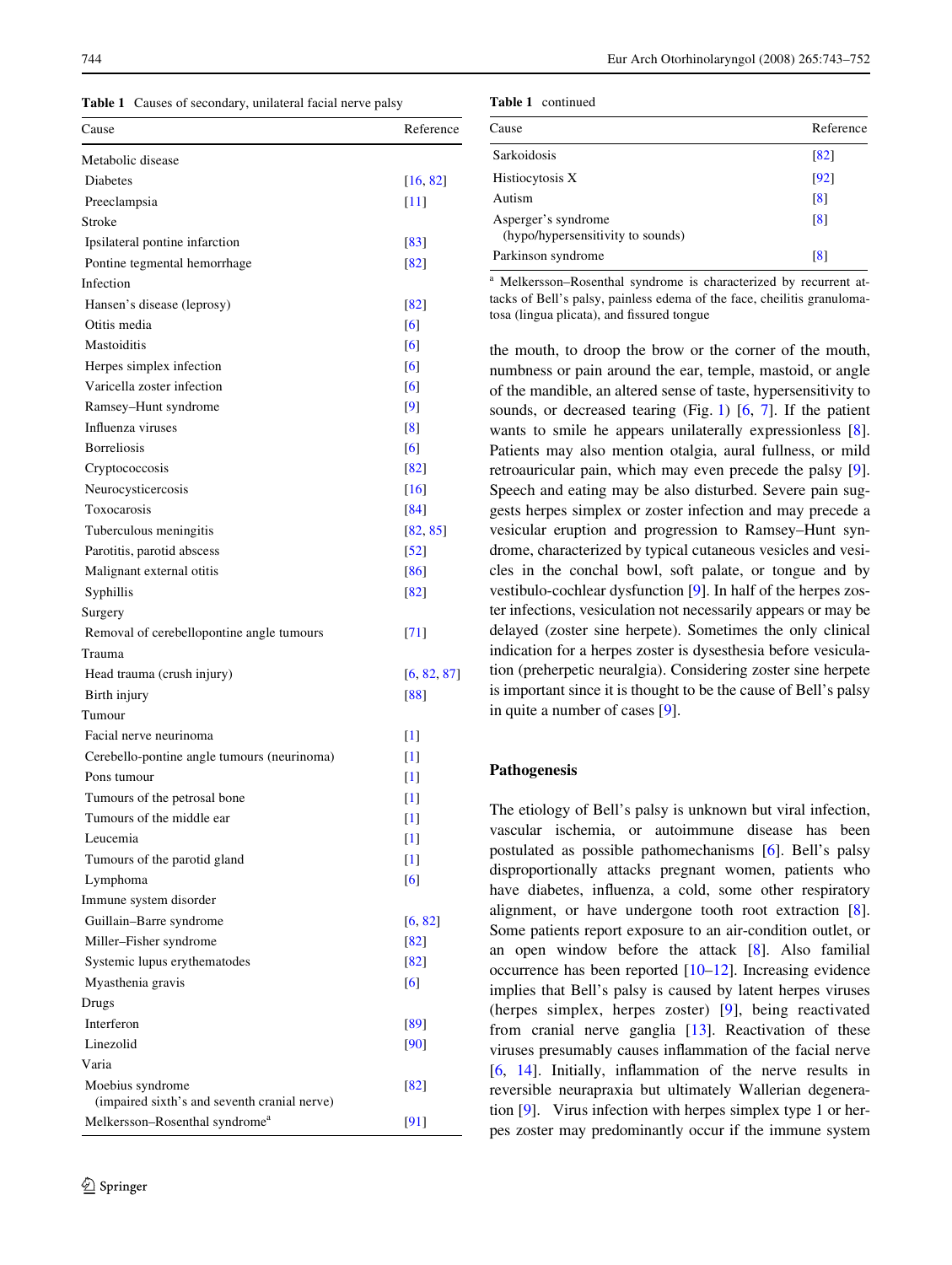

**Fig. 1** Right-sided peripheral facial nerve palsy with inability to wrinkle the forehead and nose, unequal lid fissures, and inability to lift the corner of the mouth

<span id="page-2-0"></span>is simultaneously compromised [\[5](#page-7-4)]. Herpes viruses have been detected by PCR within the facial nerve [[15\]](#page-7-15). There are conflicting results concerning the role of Borrelia burgdorferi in the occurrence of Bell's palsy. Some studies found an increased prevalence of Borrelia antibodies among patients with Bell's palsy, whereas others could not confirm these results.

Secondary facial nerve palsy is due to a number of differ-ent causes (Table [1](#page-1-0)). Though it is often difficult to decide if any of these causes is responsible for the clinical picture, it is important to differentiate between the primary and the secondary forms since this may influence therapy and prognosis significantly  $[16]$  $[16]$ . Among 180 patients Bell's palsy was associated with arterial hypertension in 12%, with diabetes in 11%, with pregnancy or puerperium in 4% and neurocysticercosis in 1% [\[16](#page-7-6)]. In another study, facial nerve palsy was most frequently associated with viral infections, borreliosis, or diabetes [[17\]](#page-7-16). However, if Bell's palsy occurs together with a disorder, which also may cause secondary facial nerve palsy, this does not necessarily imply a causal relation.

#### <span id="page-2-1"></span>**Table 2** Causes of bilateral facial nerve palsy [\[93\]](#page-9-12)

Diabetes Bilateral Bell's palsy Borreliosis Mycoplasma pneumoniae infection Guillain–Barre syndrome, Miller–Fisher syndrome Sarcoidosis Moebius syndrome Leukemia Viral infections (Herpes simplex) Syphilis Basal skull fractures Pontine gliomas Linezolid therapy Leprosy Mononucleosis Pregnancy Brainstem encephalitis Hansen's disease Cryptococcal meningitis Pontine tegmental hemorrhaghe Systemic lupus erythematodes Bulbospinal muscular atrophy

#### **Frequency**

The incidence of Bell's palsy is estimated to be 20–25 cases per 100,000 population annually [[3,](#page-7-1) [9](#page-7-8), [18](#page-7-17)]. The peak incidence occurs between the second and fourth decade (15– 45 years) [\[2](#page-7-2), [19\]](#page-7-18). Depending on the study, there is either a slight female preponderance [[19\]](#page-7-18) or women and men are equally affected  $[9]$  $[9]$ . Definitively, the prevalence is increased in pregnant women (43 cases per 100,000) [\[9](#page-7-8)]. Facial nerve palsy is uncommon in children under age 2 years. It occurs with equal frequency on the right and left side of the face [\[19](#page-7-18)]. Simultaneous, bilateral facial palsy is extremely rare with a prevalence of 0.3–2% of the facial palsies (Table [2\)](#page-2-1) [[20\]](#page-7-19). Bell's palsy arises more frequently in the spring and fall than any other time of the year  $[8]$  $[8]$ . In the US, the annual incidence of newly diagnosed cases is 40,000–50,000 [[8\]](#page-7-9).

#### **Assessment of severity**

To clinically assess the severity of peripheral facial nerve palsy various scoring systems are available. The most widely applied is the House–Brackmann facial nerve grading system (HBS) (Table [3](#page-3-0)). Degree of facial nerve palsy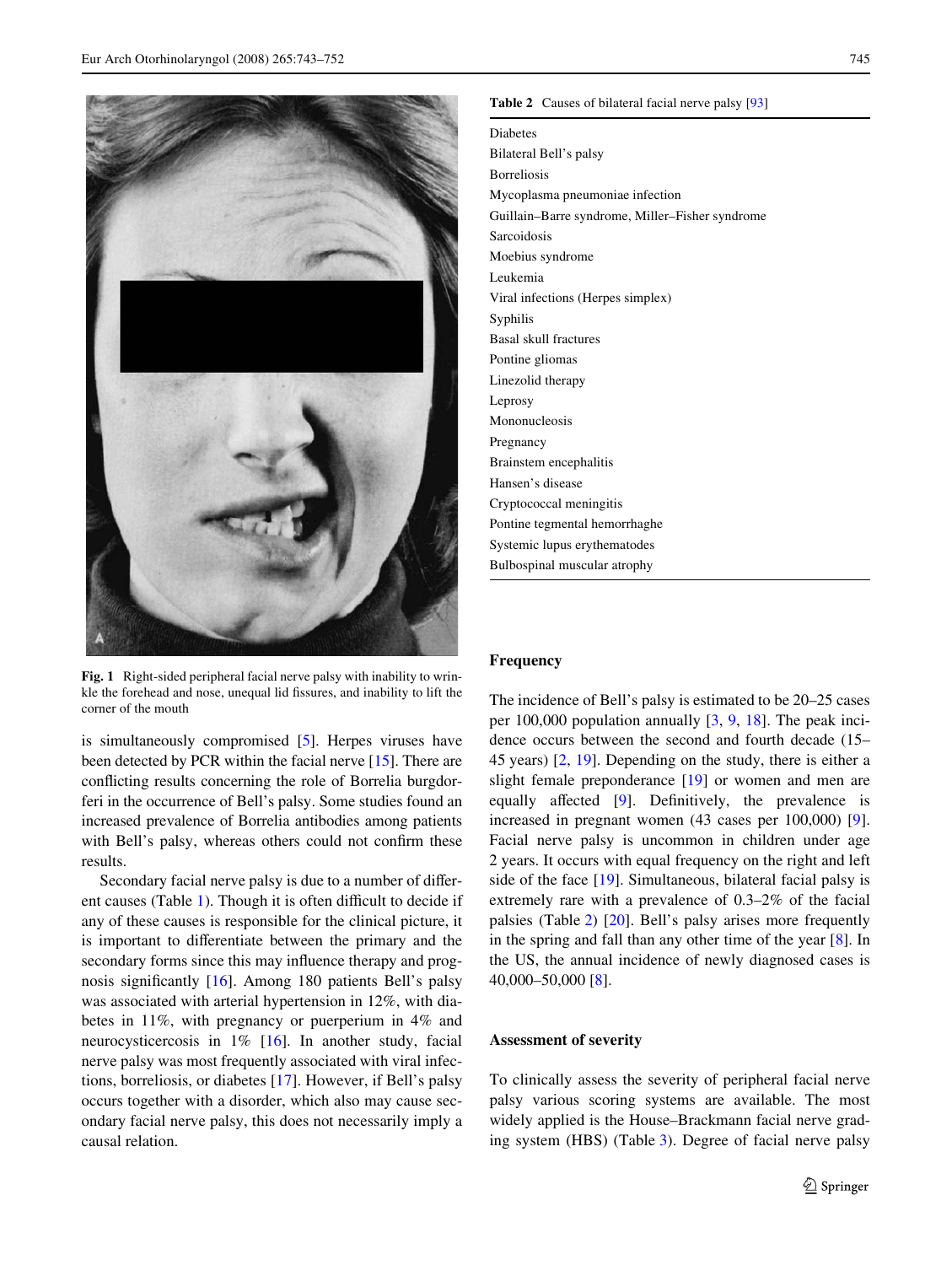| Grade                                                                                                                                                                                                                | <b>HBS</b> | Y-system  |
|----------------------------------------------------------------------------------------------------------------------------------------------------------------------------------------------------------------------|------------|-----------|
| Normal, symmetrical function in all areas                                                                                                                                                                            |            | 40        |
| Slight weakness on close inspection, complete eye closure with minimal effort, slight<br>asymmetry of smile with maximal effort, slight synkinesis, absent contracture or spasm                                      | Н          | $32 - 38$ |
| Obvious weakness but not disfiguring, unable to lift eyebrow, complete and strong eye closure,<br>asymmetrical mouth movement with maximal effort, obvious but not disfiguring synkinesis,<br>mass movement or spasm | Ш          | $24 - 30$ |
| Obvious disfiguring weakness, inability to lift brow, incomplete eye closure, and asymmetry of<br>mouth with maximal effort, severe synkinesis, mass movement, spasms                                                | IV         | $16 - 22$ |
| Motion barely perceptible, incomplete eye closure, slight movement corner mouth, synkinesis,<br>contracture, spasm usually absent                                                                                    | V          | $8 - 14$  |
| No movement, loss of tone, no synkinesis, contracture, spasm                                                                                                                                                         | VI         | $0 - 6$   |

<span id="page-3-0"></span>**Table 3** House–Brackmann score (HBS) and Yanagihara grading system (Y-system) to grade severity of facial nerve palsy [\[21\]](#page-7-20) by assessing motility of forehead, eye, nose, and mouth as 1–6

can also be assessed by means of the Yanagihara grading system [[21](#page-7-20)], the Sunnybrook scales, the Jadad score of methodological quality, scales on computed systems, and various other systems [[22\]](#page-7-21). Most grading systems rely on the evaluation of resting symmetry, degree of voluntary excursion of the facial muscles, and the degree of synkinesis (involuntary movement accompanying a voluntary movement) triggered by specific voluntary movements [\[23](#page-7-22)]. Facial nerve palsy can be categorized as complete if there is inability to voluntarily contract the facial muscles, hyperacusis, or loss of taste [[24\]](#page-7-23) or incomplete (partial). The progression of weakness may be additionally assessed by reviewing old photos and comparing them with the actual status. The degree of nerve damage can also be assessed by nerve conduction studies of the facial nerve. Reduction of the compound muscle action potential suggests axonal degeneration whereas increase in latency suggests demyelination of the nerve [[25\]](#page-7-24).

#### **Diabetes and Bell's palsy**

There are indications that the facial nerve is subclinically involved in 6% of the patients with diabetes [[26\]](#page-7-25). Facial nerve affection, however, is less frequent than limb nerve affection. In a series of 126 patients with Bell's palsy chemical or overt diabetes was found in 39% of the cases [\[27\]](#page-8-1). In this study, impairment of taste was found in 83% of the patients without diabetes as compared to only 14% in diabetic patients  $[27]$  $[27]$  $[27]$ . These findings suggest that the lesion in diabetic facial nerve palsy is distal to the chorda tympany but proximal to it and more severe in non-diabetic patients with Bell's palsy that some cases of Bell's palsy with normal taste may in fact represent diabetic mononeuropathy [[27\]](#page-8-1). In another study the rate of diabetes was 10% among 38 outpatients with Bell's palsy. This figure did not differ from the anticipated frequency of diabetes in the general population [\[28](#page-8-2)], why it was doubted if a diabetic mononeuropathy of the facial nerve in fact exists. Neither the severity of facial nerve degeneration, as assessed by facial nerve conduction studies, nor the clinical outcome was significantly different between diabetic and non-diabetic patients in a prospective study on 37 patients with Bell's palsy [\[29](#page-8-3)]. In a study on 22 patients with Bell's palsy, who also suffered from diabetes, auditory brainstem evoked potentials indicated subclinical affection of the eighth cranial nerve  $[30]$  $[30]$ . In another study on 21 diabetics with chronic hyperglycemia, the latency of the facial nerve was normal or only slightly prolonged in most of them [\[31](#page-8-5)].

## **Children**

Peripheral facial nerve palsy not only occurs in adults but also in children. Nevertheless, facial nerve palsy has been much more intensively investigated in adults than in children [[32\]](#page-8-6). Despite a lot of similarities concerning pathogenesis, treatment, and outcome there are also some important differences. Facial nerve palsy appears  $2-4$  times less frequent in children than in adults [\[33](#page-8-7)]. Additionally, facial nerve palsy appears to be more frequently associated with viral infection and with Borreliosis than in adults [[34,](#page-8-8) [35](#page-8-9)]. Whether corticosteroids are necessary or even more effective than in adults remains controversial [\[36](#page-8-10)]. Overall, the outcome of facial nerve palsy appears more favorable in children as compared to adults. Almost all young patients with facial nerve palsy have a complete recovery within 6 months  $[32, 36]$  $[32, 36]$  $[32, 36]$  $[32, 36]$ . However, as long as there are no sufficiently powered studies on children available, management of childhood facial palsy should not differ from that in adults.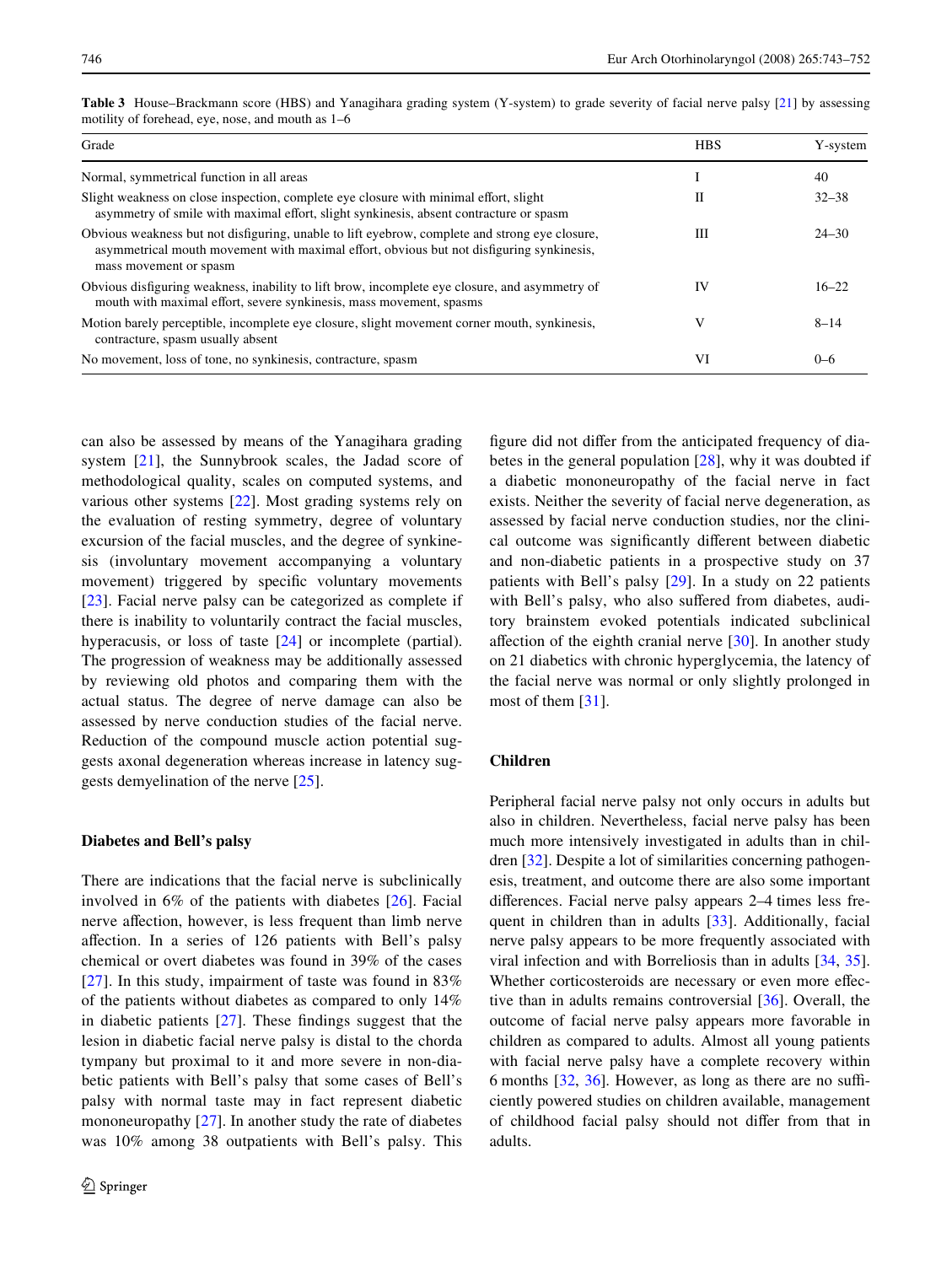## **Diagnosis**

Peripheral facial nerve palsy is diagnosed upon the clinical presentation with weakness of all facial nerve branches, drooping of the brow, incomplete lid closure, drooping of the corner of the mouth, impaired closure of the mouth, dry eye, hyperacusis, impaired taste, or pain around the ear. Bell's phenomenon (upward diversion of the bulb on attempted clo-sure of the lid) occurs if the eye closure is incomplete [[9\]](#page-7-8). Nerve conduction studies (prolonged distal latency, reduced compound muscle action potential) may provide useful information about the severity and nature of the lesion [[9\]](#page-7-8), although more prospective studies are required to assess the validity of nerve conduction studies for the prognosis of facial nerve lesions. Transcranial magnetic stimulation seems capable of localizing the site of the lesion within the Fallopian channel [\[37](#page-8-11)]. Assessment of the ear should include pneumatic otoscopy, tuning fork tests, otomicroscopy, and audiometry. Additional investigations may include electronystagmography, videonystagmography, and videooculoscopy. The stapedius reflex may be reduced or absent  $[9]$  $[9]$ . PCRs are essential to demonstrate the presence of herpes viruses and antibody tests to demonstrate the presence of Borrelia burgdorferi. CSF investigations may show pleocytosis, increased or decreased glucose, increased protein, antibodies against viruses or against Borrelia burgdorferi, or virus DNA or RNA. Appropriate tests are required to exclude other causes of secondary facial nerve palsy as listed in Table [1.](#page-1-0)

# **Therapy**

Therapy, particularly of Bell's palsy, is controversial due to the lack of large, prospective, randomized, and controlled trials [[38\]](#page-8-12). Main goals of treatment are to speed recovery, to make recovery more complete, to prevent corneal complications and other sequelae, and to inhibit viral replication [\[9](#page-7-8)]. Psychological support is also essential. Patients require regular follow-ups. Therapy of secondary facial nerve palsy aims to omit the particular cause of the palsy. Patients with Bell's palsy should be referred to a specialist and treatment should start as soon after onset as possible [[9\]](#page-7-8). Treatment may be subdivided into acute measures and measures to treat moderate or severe sequelae.

#### Acute measures

#### *Eye protection*

One of the greatest problems with Bell's palsy is the involvement of the eye if the lid fissure remains open. In this case, eye care focuses on the protection of the cornea from dehydration, drying, or abrasions due to insufficient lid closure or tearing [\[9](#page-7-8)]. Eye ointment is proposed during day and night supported by a watchglas bandage during the day or night.

# *Mime and physiotherapy*

There are only few controlled trials available on the effectiveness of physical therapy for facial palsies [\[9\]](#page-7-8). In a randomized trial on 50 patients with Bell's palsy and a mean HBS of IV, mime therapy, including automassage, relaxation exercises, inhibition of synkinesis, coordination exercises, or emotional expression exercises, resulted in improvement of facial stiffness, lip motility, and the physical and social indices of the facial disability index [\[39](#page-8-13)]. Patients with remaining symptoms from Bell's palsy appear to experience positive effects from physiotherapy  $[40]$  $[40]$  and biofeedback training [\[41](#page-8-15)]. In a controlled study on 24 patients with Bell's palsy neuromuscular retraining exercises were effective in improving facial movements  $[42]$  $[42]$ .

#### *Acupuncture and moxibustion*

Though only limited experience has been reported with acupuncture for Bell's palsy [\[9](#page-7-8)], several studies provide increasing evidence for a beneficial effect of acupuncture and moxibustion as an adjunctive treatment of Bell's palsy [\[43](#page-8-17)[–45](#page-8-18)].

## *Steroids*

Although steroids are widely used in Bell's palsy its efficacy in this indication has not been clearly demonstrated [\[38](#page-8-12)]. Most of the studies on steroids in Bell's palsy have a small sample size, have a retrospective, observational design, rely on chart reviews, lack randomization, a control group, or blinding. On the one hand there are studies, which clearly showed a beneficial effect of steroids in the treatment of Bell's palsy, on the other hand there are studies, which did not. There is general consensus, however, that steroids are ineffective for Bell's palsy in children [\[6](#page-7-5)], although even in children some studies showed a beneficial effect of steroids  $[46]$  $[46]$  contrary to others  $[47]$  $[47]$ .

*Studies showing a beneficial effect* In a recent randomized, double-blind, placebo-controlled, factorial study on 496 patients with Bell's palsy 83% recovered facial functions in the corticosteroid group compared to 64% in the placebo group after 3 months [\[48](#page-8-21)]. After 9 months of follow-up this proportion increased to 94% for the corticosteroid group and 82% for the placebo group. The authors concluded that treatment with steroids within 3 days after onset significantly improves the chance for complete recovery at 3 or 9 months [\[48](#page-8-21)]. In a study on 62 patients,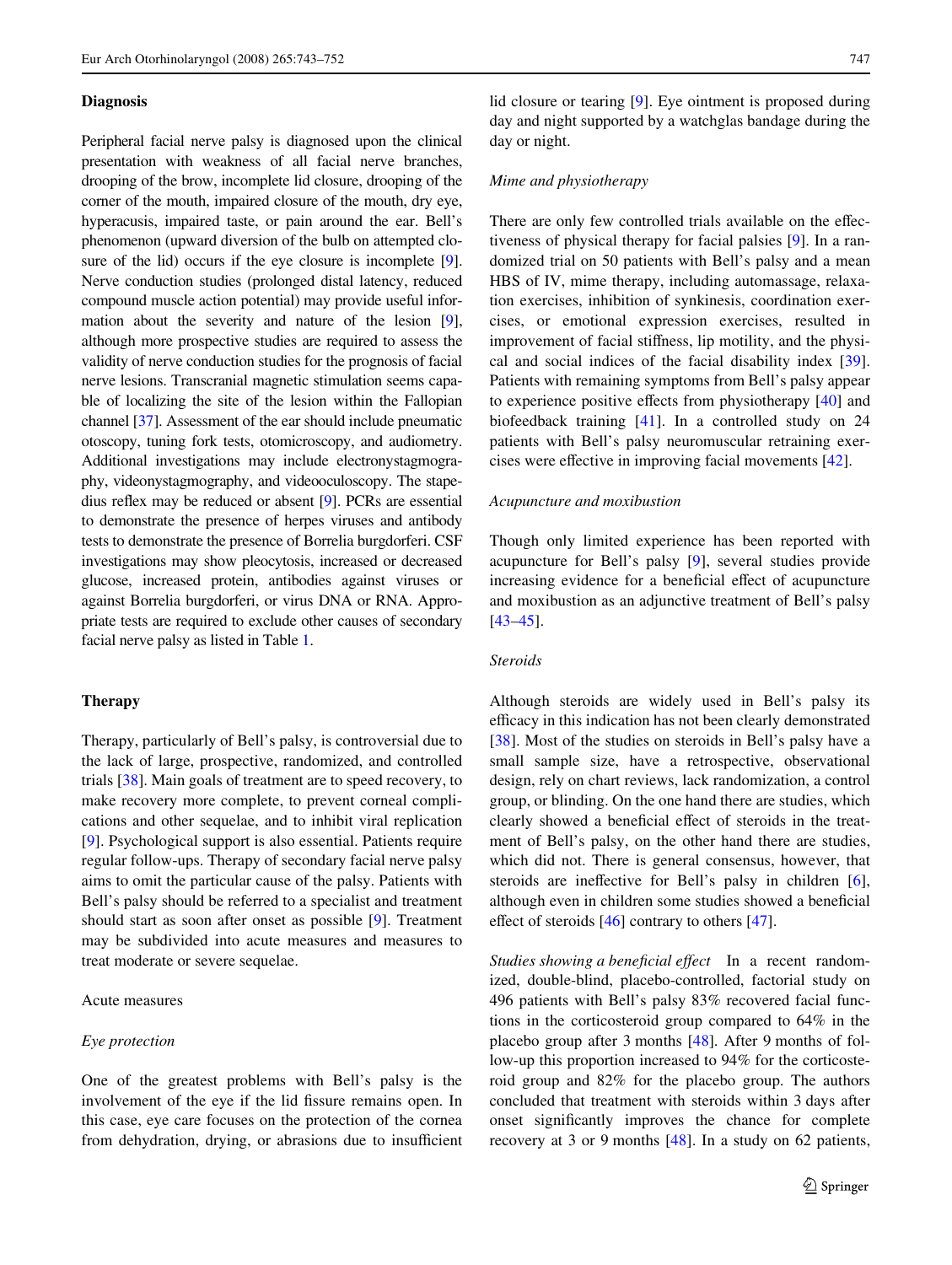high-dose intravenous prednisone together with vitamins within 72 h after onset resulted in a better outcome as compared to controls, who received only vitamins [\[49](#page-8-22)]. In a study on 71 patients with Bell's palsy administration of intravenous high dose hydrocortisone together with low molecular dextrane resulted in a better outcome of patients in HBS I-II as compared to patients who received prednisone exclusively [[50\]](#page-8-23). The authors also reported that the addition of dextrane was associated with a lower rate of side effects as compared to those not receiving dextrane [\[50](#page-8-23)]. In a study on 76 patients, the simultaneous administration of methyl-prednisolone and acyclovir resulted in a reversion of the deficits to HBS I or II in  $92\%$  of the cases [\[51](#page-8-24)]. All patients in HBS grade I-II recovered completely. For patients in HBS grade IV, V, and VI complete recovery after 1 year was observed in only 94, 86, and 50%, respectively [\[51](#page-8-24)]. In a randomized study on 46 patients with Bell's palsy, of whom 23 received acyclovir and prednisone and 23 prednisone alone, those receiving the combination therapy had a better outcome on the facial nerve function index, as compared to those who were only on steroids alone [[51\]](#page-8-24). If steroids were combined with valacyclovir complete recovery has been observed in 88% of 56 patients with Bell's palsy, whereas complete recovery was observed in only 68% of the patients who did not receive any therapy at all [[5\]](#page-7-4). Most studies recommend steroids for moderate to severe Bell's palsy within the first 72 h after onset and for the one-fifth of patients in whom the palsy progresses  $[9]$  $[9]$ . A side effect of steroids for Bell's palsy is the frequent temporary aggravation of a pre-existing diabetes [[53\]](#page-8-25). This is the reason why patients with uncontrolled diabetes should receive corticosteroids only under close monitoring of blood glucose [[48\]](#page-8-21).

*Studies showing no effect from steroids* According to two recent Cochrane reviews there is no benefit of steroids alone or in combination [\[54](#page-8-26), [55](#page-8-27)]. However, these reviews admit that the available studies were insufficiently powered to detect a treatment effect  $[55]$  $[55]$ . From three randomized trials, one with steroids versus placebo, one with steroids and vitamins versus vitamins, and one with steroids without a placebo group, including a total of 117 patients, the authors concluded that more randomized trials with a larger number of patients are needed to determine if there is harm or benefit from steroids in Bell's palsy  $[55]$  $[55]$ . In a study on 147 patients with peripheral facial palsy 44% received corticosteroids, which did not significantly improve the functional outcome [\[56](#page-8-28)]. In a study on 56 patients with Bell's palsy steroids did not result in a significant improvement of the lesions 3 and 6 weeks after onset [[38](#page-8-12)]. In a study on 29 children, there was no significant difference between the rate of recovery in those treated with a short course of steroids  $(n = 23)$  and those not receiving steroids [\[52\]](#page-8-0). All patients in HBS I-II recovered completely. In a retrospective study on 879 patients with Bell's palsy steroids did not significantly influence the outcome  $[19]$  $[19]$ . In a study on 221 patients with Bell's palsy valacyclovir and corticosteroids were significantly better than corticosteroids alone [[57\]](#page-8-29).

## *Antiviral agents*

Though application of antiviral agents for Bell's palsy appears logical, they are only rarely given. In a British study, only 0.6% of the patients with Bell's palsy received acyclovir [[58\]](#page-8-30). Two recent Cochrane reviews on 246 and 200 patients, including three [\[54\]](#page-8-26), respectively, two randomized trials [\[59\]](#page-8-31) with acyclovir and steroids versus steroids alone [[60](#page-8-32)[–62\]](#page-8-33), acyclovir versus steroids [[63\]](#page-8-34), and valacyclovir with steroids versus steroids [[5\]](#page-7-4) concluded that the results of all three trials were inconclusive with regard to a short or long-term benefit and that a large, multicenter, randomized, controlled, and blinded study with a minimum follow-up of 1 year is required before a definite recommendation regarding the effect of acyclovir or valacyclovir can be given [[5\]](#page-7-4). At least there does not seem to be a difference between acyclovir and steroids orally versus acyclovir and steroids intravenously [[15](#page-7-15)]. A recent study on 221 patients with Bell's palsy, treated with valacyclovir and prednisolone within 7 days after onset, showed a better outcome for patients receiving the combination therapy than corticosteroids alone [[57\]](#page-8-29). In a study on 247 patients receiving acyclovir complete recovery was observed in 71% after 3 months and in 85% after 9 months [[48\]](#page-8-21). The authors found no benefit of acyclovir alone or an additional ben-efit of acyclovir in combination with corticosteroids [[48](#page-8-21)]. For patients with zoster sine herpete, however, acyclovir appears to be effective  $[9]$  $[9]$ .

#### *Pentoxifyllin*

The efficacy of pentoxifylline on the recovery of Bell's palsy has been only tested together with other drugs, particularly steroids and low-molecular dextrane [\[64](#page-9-13), [65\]](#page-9-14). These studies showed a beneficial effect of such a combination therapy, but which of these drugs is the one actually responsible for the beneficial effect, is so far unknown.

# Poor outcome measures

# *Pulsatile electrical current (transcutaneous electrical stimulation)*

Particularly, in patients with poor outcome and chronic facial nerve damage long-term electrical stimulation may be beneficial. In a study on 12 patients with chronic Bell's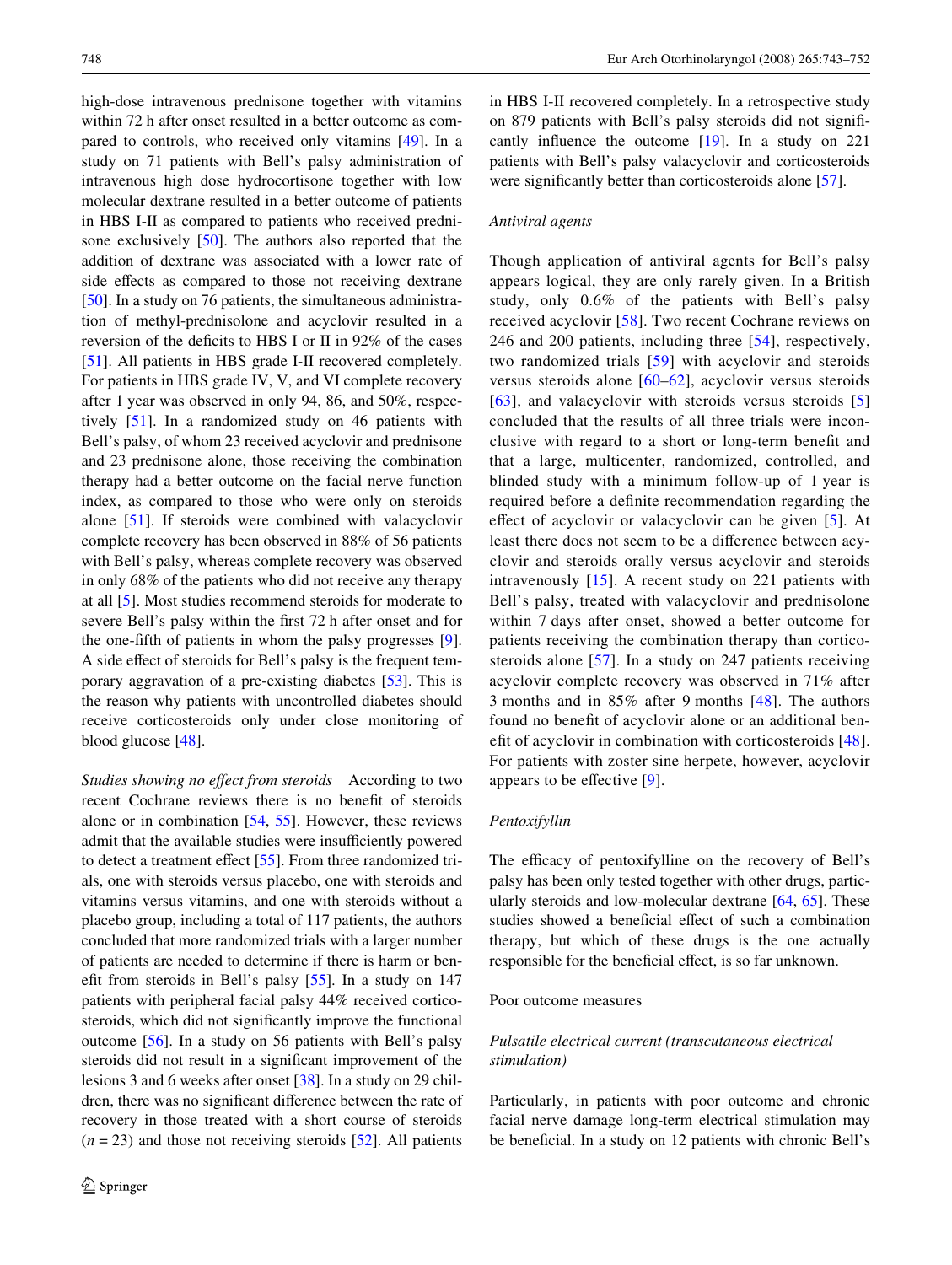palsy and 5 patients whose facial nerves had been surgically sacrificed with a mean latency between onset and electrotherapy of 3.7 year stimulation of the most affected muscles at a submotor level for 6 h a day during 6 months significantly reduced facial nerve latencies, the HBS, and collective scores of the 12 clinical impairment measures after 6 months [\[66](#page-9-15)]. An improvement by 40, 30, or less than 10% was reported in 5, 4, and 8 patients respectively. The beneficial effect was explained by facilitation of re-innervation through electrical stimulation [[66\]](#page-9-15).

## *Transmastoid decompression*

In a study on 58 patients with Bell's palsy having denervation exceeding 95%, transmastoid decompression of the facial nerve resulted in significant improvement of the HBS and Yanagihara scores 60 days after onset [[67\]](#page-9-16). In a prospective, multi-center trial on patients with a chance of long-term sequelae from Bell's palsy, as assessed by nerve conduction studies and electromyography, surgical decompression of the facial nerve through a middle cranial fossa exposure, including the tympanic segment, geniculate ganglion, labyrinth segment, and meatal foramen, significantly improved the chances to normal or near-normal return of facial nerve functions if surgery was carried out within 2 weeks after onset of total paralysis [\[68\]](#page-9-17). Since middle fossa craniotomy carries the risk of bleeding, infection, seizures, deafness, leakage of cerebrospinal fluid, or facial nerve injury, this surgical approach cannot be routinely recommended to patients with acute Bell's palsy [[9\]](#page-7-8).

## *Gold weight implant*

Implantation of gold into the upper eyelids of 16 patients with lagophthalmus due to Bell's palsy resulted in significant reduction of lagophthalmus and improved corneal coverage of 100% [\[69](#page-9-18)]. Owing to delayed closure time and disrupted tear film, irritation of the cornea and sklera may persist, such that some patients require ongoing topical treatment of the eye, which may compromise visual acuity [\[69](#page-9-18)].

# *Facial nerve cable grafting*

In a retrospective study on 27 patients undergoing facial nerve grafting between 1982 and 1997 those who had the nerve grafted to a site distal to the meatal foramen had a better outcome than those with an anastomosis proximal to the meatal foramen [[70\]](#page-9-19). Microneurovascular free muscle transfer and cross-face nerve grafting are other therapeutic options. The latter involves one of the nerves used for biting [[8\]](#page-7-9). In a study on 29 patients who had undergone previous removal of cerebello-pontine angle tumor, hypoglossal-facial nerve anastomosis resulted in significant improvement in all of them [[71\]](#page-9-5). A HBS of III or better was achieved in 65 of the included patients [\[71](#page-9-5)].

# *Subperiostal facial suspension (face lifting)*

In an observational study on five patients with a HBS of III–V face lifting resulted in a marked improvement in four of them [[72\]](#page-9-20).

## *Botulinum toxin*

Synkinesis and facial spasms, common features of partially recovered facial nerve palsies, can be effectively managed by subcutaneous or intramuscular injections of botulinum toxin [\[9](#page-7-8)]. In a study on ten patients with synkinesis during a period of 7 years on the average, periorbital injections of Botulinum toxin A resulted in marked subjective and objective improvement in nine [[73\]](#page-9-21).

# **Prognosis**

Facial nerve palsy can improve up to 1 year later [\[6](#page-7-5)]. Patients with incomplete palsy have a better prognosis than patients with complete palsy [[74](#page-9-22)] and the younger the patient the better the prognosis [\[2](#page-7-2), [75,](#page-9-23) [76\]](#page-9-24). In patients with incomplete palsy up to 94% make a full recovery [[9](#page-7-8)]. For elderly patients and those with severe weakness the outcome is less favorable [\[77\]](#page-9-25). Without treatment the prognosis of complete Bell's palsy is generally fair, but about 20–30% of the cases are left with varying degrees of permanent disability [[3](#page-7-1), [5](#page-7-4), [8](#page-7-9)]. About 80–85% of the patients recover spontaneously and completely within 3 months, whereas 15–20% experience some kind of permanent nerve damage [[8\]](#page-7-9). About 5% may remain with severe sequelae [\[2](#page-7-2), [5\]](#page-7-4). In a study on 496 patients with Bell's palsy full recovery after 9 months was achieved in 94% of the patients receiving corticosteroids either alone or in combination with acyclovir [\[48\]](#page-8-21). In a retrospective study on 334 patients with Bell's palsy treated with 250 mg prednisolone in addition to dextrane and pentoxyfyllin, the functional outcome was independent of age, arterial hypertension, or diabetes [[64\]](#page-9-13). In this study, the outcome was better if therapy had started within 3 days after onset of symptoms. The general outcome was regarded superior to patients without receiving any therapy at all [[64\]](#page-9-13). Prognosis of Bell's palsy may be assessed clinically, by nerve conduction studies [\[25,](#page-7-24) [78\]](#page-9-26), transcranial magnetic stimulation [[79\]](#page-9-27), or quantitative analysis of MRI [[80\]](#page-9-28). About 10% of the patients with Bell's palsy experience one or more recurrences after a mean latency of 10 years [[81](#page-9-29)].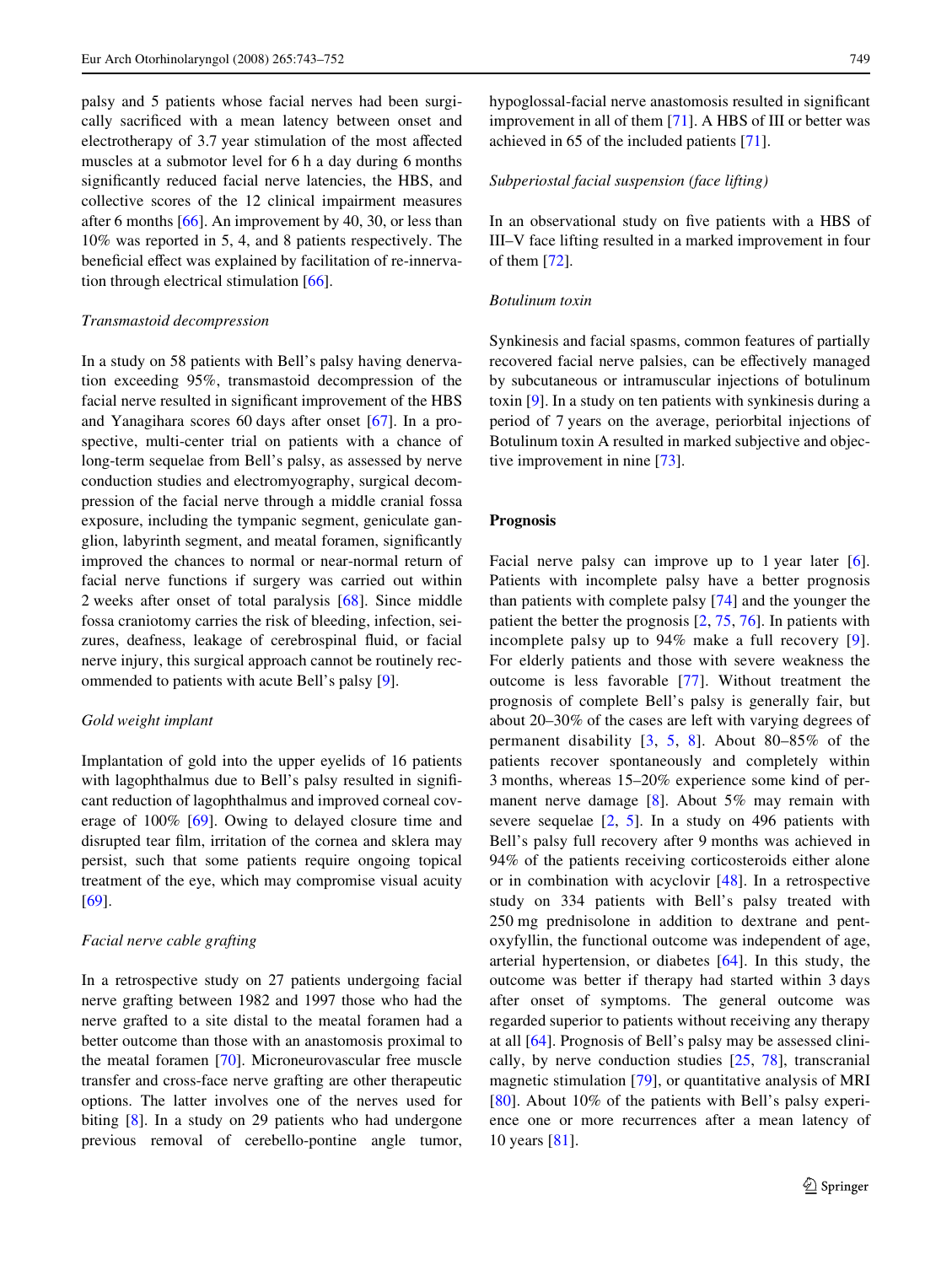<span id="page-7-26"></span>**Table 4** Indicators for poor prognosis of Bell's palsy

Complete palsy Absent recovery by 3 weeks Age >60 years Severe pain Ramsey Hunt syndrome Presence of conditions causing secondary facial nerve palsy Reduction of the compound muscle action potential >50%

Long-term sequelae of facial nerve palsy may be persisting weakness, contractures, facial spasms, synkinesis, decreased tearing, crocodile tears, or psychosocial effects [\[2](#page-7-2)]. In patients who recover without treatment, major improvement occurs within 3 weeks. A new wave of recovery of function starts 3 months after onset. If it does not occur within this time then it is unlikely to be seen by 6 months. By 6 months it becomes clear who will have moderate or severe sequelae. Indicators for poor prognosis are listed in Table [4](#page-7-26). In case of incomplete recovery facial nerve palsy may go along with facial synkinesis.

## **Conclusion**

Patients developing Bell's palsy should be seen by a neurologist, oto-rhino-laryngologist, and ophthalmologist with the least possible latency after onset of the palsy. All patients in whom secondary facial nerve palsy is suspected a diagnostic work-up for the presence or absence of possible causes should be promptly initiated. If any of these causes is detected, it should be assessed if there is a causal relation between the palsy and the detected cause or not. Though a final decision on the optimal therapy of acutely developing Bell's palsy cannot be actually proposed, patients should be provided with all measures to avoid secondary affection of the eyes if the lid closure is insufficient or in case of impaired tearing. According to a recent double-blind, placebo-controlled trial on 496 patients early administration of corticosteroids resulted in a significantly better outcome than placebo [[48\]](#page-8-21). In case steroids are used in diabetic patients, serum glucose should be frequently followed.

**Open Access** This article is distributed under the terms of the Creative Commons Attribution Noncommercial License which permits any noncommercial use, distribution, and reproduction in any medium, provided the original author(s) and source are credited.

## **References**

<span id="page-7-0"></span>1. Kawiak W, Dudkowska A, Adach B (1993) Diagnostic difficulties in etiology of the lesion of peripheral neuron of the facial nerve during the growth of sialoma. Ann Univ Mariae Curie Sklodowska [Med] 48:125-128

- <span id="page-7-2"></span>2. Peitersen E (2002) Bell's palsy: the spontaneous course of 2,500 peripheral facial nerve palsies of different etiologies. Acta Otolaryngol Suppl 549:4–30
- <span id="page-7-1"></span>3. Shaw M, Nazir F, Bone I (2005) Bell's palsy: a study of the treatment advice given by neurologists. J Neurol Neurosurg Psychiatry 76:293–294
- <span id="page-7-3"></span>4. Wolf SR (1998) Idiopathic facial paralysis. HNO 46:786–798
- <span id="page-7-4"></span>5. Axelsson S, Lindberg S, Stjernquist-Desatnik A (2003) Outcome of treatment with valacyclovir and prednisone in patients with Bell's palsy. Ann Otol Rhinol Laryngol 112:197–201
- <span id="page-7-5"></span>6. Atzema C, Goldman RD (2006) Should we use steroids to treat children with Bell's palsy? Can Family Physician 52:313–314
- <span id="page-7-10"></span>7. Ahmed A (2005) When is facial paralysis Bell palsy? Current diagnosis and treatment. Cleve Clin J Med 72:398–401
- <span id="page-7-9"></span>8. Slavkin HC (1999) The significance of a human smile: observations on Bell's palsy. JADA 130:269–72
- <span id="page-7-8"></span>9. Holland NJ, Weiner GM (2004) Recent developments in Bell's palsy. Br Med J 329:553–557
- <span id="page-7-11"></span>10. Cole J (1998) About face. MIT Press, Cambridge
- <span id="page-7-7"></span>11. Mylonas I, Kastner R, Sattler C, Kainer F, Friese K (2005) Idiopathic facial paralysis (Bell's palsy) in the immediate puerperium in a patient with mild preeclampsia: a case report. Arch Gynecol Obstet 272:241–243
- <span id="page-7-12"></span>12. Zaidi FH, Gregory-Evans K, Acheson JF, Ferguson V (2005) Familial Bell's palsy in females: a phenotype with a predilection for eyelids and lacrimal gland. Orbit 24:121–124
- <span id="page-7-13"></span>13. Devriese PP (1984) Bell's palsy in children. Acta Otorhinolaryngol Belg 38:261–267
- <span id="page-7-14"></span>14. de Ru JA, van Benthem PP, Hordijk GJ (2005) Arguments favouring the pharmacotherapy of Bells' palsy. Ned Tijdschr Geneeskd 149:1454
- <span id="page-7-15"></span>15. Murakami S, Mizobuchi M, Nakashiro Y, Doi T, Hato N, Yanagihara N (1996) Bell palsy and herpes simplex virus: identification of viral DNA in endoneurial fluid and muscle. Ann Intern Med 124:27–30
- <span id="page-7-6"></span>16. Valenca MM, Valenca LP, Lima MC (2001) Idiopathic facial paralysis (Bell's palsy): a study of 180 patients. Arq Neuropsiquiatr 59:733–739
- <span id="page-7-16"></span>17. Roob G, Fazekas F, Hartung HP (1999) Peripheral facial palsy: etiology, diagnosis and treatment. Eur Neurol 41:3–9
- <span id="page-7-17"></span>18. Marson AG, Salinas R (2000) Bell's palsy. West J Med 173:266– 268
- <span id="page-7-18"></span>19. Prescott CA (1988) Idiopathic facial nerve palsy (the effect of treatment with steroids). J Laryngol Otol 102:403–407
- <span id="page-7-19"></span>20. Stahl N, Ferit T (1989) Recurrent bilateral peripheral facial palsy. J Laryngol Otol 103:117–119
- <span id="page-7-20"></span>21. Satoh Y, Kanzaki J, Yoshihara S (2000) A comparison and conversion table of 'the House-Brackmann facial nerve grading system' and 'the Yanagihara grading system'. Auris Nasus Larynx 27:207–212
- <span id="page-7-21"></span>22. Ahrens A, Skarada D, Wallace M, Cheung JY, Neely JG (1999) Rapid simultaneous comparison system for subjective grading scales grading scales for facial paralysis. Am J Otol 20:667–671
- <span id="page-7-22"></span>23. Ross BG, Fradet G, Nedzelski JM (1996) Development of a sensitive clinical facial grading system. Otolaryngol Head Neck Surg 114:380–386
- <span id="page-7-23"></span>24. Ochoa-Sepulveda JJ, Ochoa-Amor JJ (2005) Ondine's curse during pregnancy. J Neurol Neurosurg Psychiatry 76:294
- <span id="page-7-24"></span>25. Kimura J (2006) Electrodiagnosis of the cranial nerves. Acta Neurol Taiwan 15:2–12
- <span id="page-7-25"></span>26. Urban PP, Forst T, Lenfers M, Koehler J, Connemann BJ, Beyer J (1999) Incidence of subclinical trigeminal and facial nerve involvement in diabetes mellitus. Electromyogr Clin Neurophysiol 39:267–272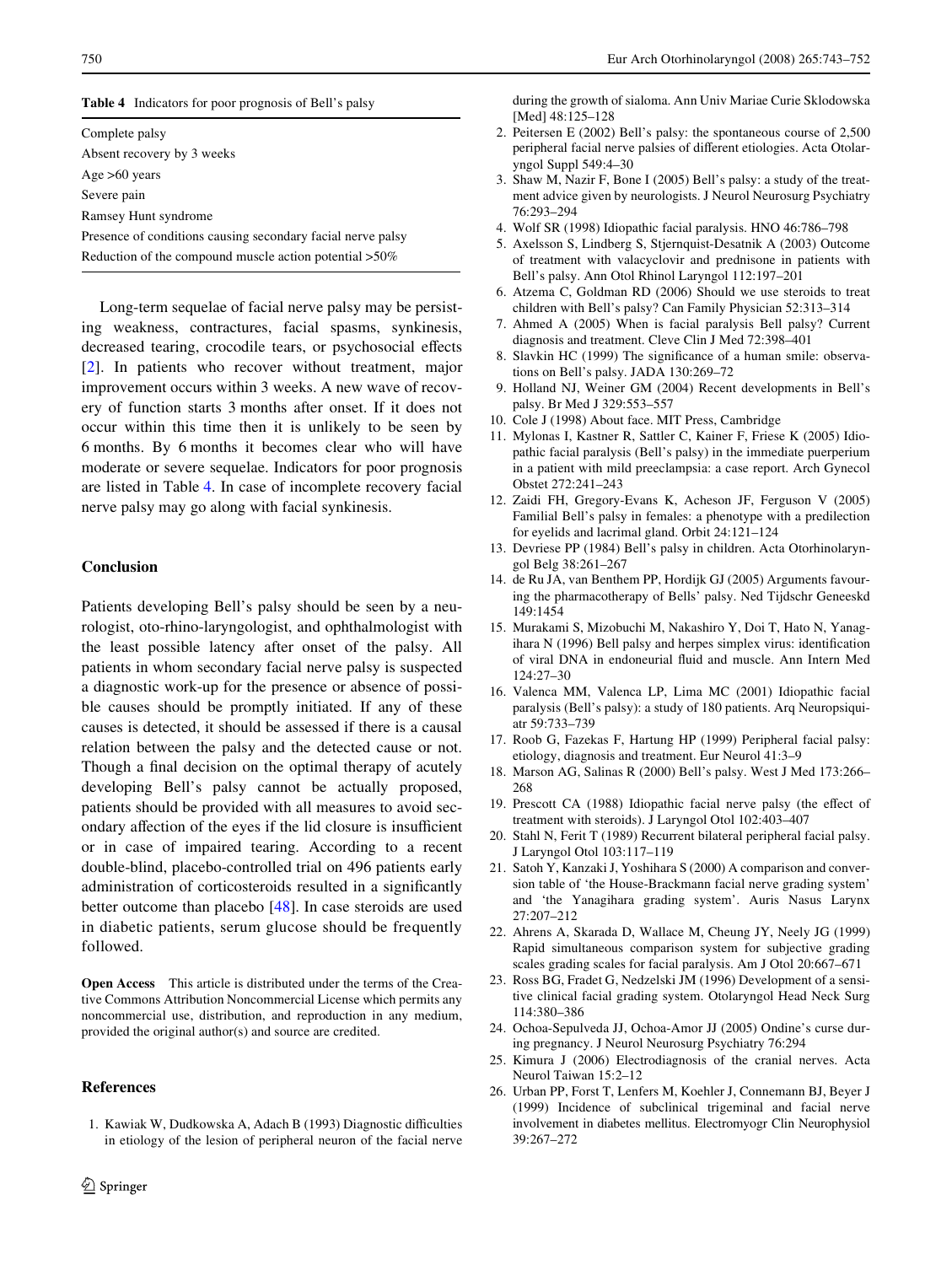- <span id="page-8-1"></span>27. Pecket P, Schattner A (1982) Concurrent Bell's palsy and diabetes mellitus: a diabetic mononeuropathy? J Neurol Neurosurg Psychiatry 45:652–655
- <span id="page-8-2"></span>28. Stamboulis E, Vassilopoulos D, Kalfakis N (2005) Symptomatic focal mononeuropathies in diabetic patients: increased or not? J Neurol 252:448–452
- <span id="page-8-3"></span>29. Prakash KM, Raymond AA (2003) The use of nerve conduction studies in determining the short-term outcome of Bell's palsy. Med J Malaysia 58:69–78
- <span id="page-8-4"></span>30. Ben-David J, Gertner R, Podoshin L, Fradis M, Pratt H, Rabina A (1986) Auditory brain stem evoked potentials in patients suffering from peripheral facial nerve palsy and diabetes mellitus. J Laryngol Otol 100:629–633
- <span id="page-8-5"></span>31. Neau JP, Gil R, Marechaud R, Gouet D, Sudre Y, Lefevre JP  $(1985)$  Blink reflex and stimulus detection by the facial nerve in 21 diabetics. Testing before and after precise blood sugar normalization by the artificial pancreas. Acta Neurol Belg 85:310-317
- <span id="page-8-6"></span>32. Ashtekar CS, Joishy M, Joshi R (2005) Best evidence topic report. Do we need to give steroids in children with Bell's palsy? Emerg Med J 22:505–507
- <span id="page-8-7"></span>33. El-Hawrani AS, Eng CY, Ahmed SK, Clarke J, Dhiwakar M (2005) General practitioners' referral pattern for children with acute facial paralysis. J Laryngol Otol 119:540–542
- <span id="page-8-8"></span>34. Furuta Y, Ohtani F, Aizawa H, Fukuda S, Kawabata H, Bergstrom T (2005) Varicella-zoster virus reactivation is an important cause of acute peripheral facial paralysis in children. Pediatr Infect Dis J 24:97–101
- <span id="page-8-9"></span>35. Ogita S, Terada K, Niizuma T, Kosaka Y, Kataoka N (2006) Characteristics of facial nerve palsy during childhood in Japan: frequency of varicella-zoster virus association. Pediatr Int 48:245– 249
- <span id="page-8-10"></span>36. Tanaka M, Mochizuki M, Sugiyama N, Hamano S (2004) Bell's palsy in children: analysis of clinical findings and course. No To Hattatsu 36:461–465
- <span id="page-8-11"></span>37. Nowak DA, Linder S, Topka H (2005) Diagnostic relevance of transcranial magnetic and electric stimulation of the facial nerve in the management of facial palsy. Clin Neurophysiol 116:2051– 2057
- <span id="page-8-12"></span>38. Turk-Boru U, Kocer A, Bilge C (2005) The efficacy of steroids in idiopathic facial nerve paralysis: an open, randomized, prospective controlled study. Kulak Burun Bogaz Ihtis Derg 14:62–66
- <span id="page-8-13"></span>39. Beurskens CH, Heymans PG (2003) Positive effects of mime therapy on sequelae of facial paralysis: stiffness, lip mobility, and social and physical aspects of facial disability. Otol Neurotol 24:677–681
- <span id="page-8-14"></span>40. Cederwall E, Olsen MF, Hanner P, Fogdestam I (2006) Evaluation of a physiotherapeutic treatment intervention in "Bell's" facial palsy. Physiother Theory Pract 22:43–52
- <span id="page-8-15"></span>41. Shafshak TF (2006) The treatment of facial palsy from the point of view of physical and rehabilitation medicine. Eura Medicophys 42:41–47
- <span id="page-8-16"></span>42. Cronin GW, Steenerson RL (2003) The effectiveness of neuromuscular facial retraining combined with electromyography in facial paralysis rehabilitation. Otolaryngol Head Neck Surg 128:534– 538
- <span id="page-8-17"></span>43. Liang F, Li Y, Yu S, Li C, Hu L, Zhou D, Yuan X, Li Y (2006) A multicentral randomized control study on clinical acupuncture treatment of Bell's palsy. J Tradit Chin Med 26:3–7
- 44. Qu Y (2005) Clinical observation on acupuncture by stages combined with exercise therapy for treatment of Bell palsy at acute stage. Zhongguo Zhen Jiu 25:545–547
- <span id="page-8-18"></span>45. Li Y, Liang FR, Yu SG, Li CD, Hu LX, Zhou D, Yuan XL, Li Y, Xia XH (2004) Efficacy of acupuncture and moxibustion in treating Bell's palsy: a multicenter randomized controlled trial in China. Chin Med J (Engl) 117:1502–1506
- <span id="page-8-19"></span>46. Williamson IG, Whelan TR (1996) The clinical problem of Bell's palsy: is treatment with steroids effective? Br J Gen Pract 46:743-747
- <span id="page-8-20"></span>47. Micheli R, Telesca C, Gitti F, Giordano L, Perini A (1996) Bell's palsy: diagnostic and therapeutical trial in childhood. Minerva Pediatr 48:245–250
- <span id="page-8-21"></span>48. Sullivan FM, Swan IR, Donnan PT, Morrison JM, Smith BH, McKinstry B, Davenport RJ, Vale LD, Clarkson JE, Hammersley V, Hayavi S, McAteer A, Stewart K, Daly F (2007) Early treatment with prednisolone or acyclovir in Bell's palsy. N Engl J Med 357:1598–1607
- <span id="page-8-22"></span>49. Lagalla G, Logullo F, Di Bella P, Provinciali L, Ceravolo MG  $(2002)$  Influence of early high-dose steroid treatment on Bell's palsy evolution. Neurol Sci 23:107–112
- <span id="page-8-23"></span>50. Tian JF, Li BX, Liu DG, Zhou CY, Wang LL, Han H (2000) Effects of modified SD therapy on Bell's palsy. Lin Chuang Er Bi Yan Hou Ke Za Zhi 14:551–553
- <span id="page-8-24"></span>51. Lejeune D, Bernat I, Vitte E, Lamas G, Willer JC, Soudant J, Tankere F (2002) Treatment of Bell's palsy with acyclovir and methylprednisolone. Ann Otolaryngol Chir Cervicofac 119:209– 215
- <span id="page-8-0"></span>52. Chen WL, Yang ZH, Huang ZQ (2005) Outcome of treatment 46 patients with Bell's palsy with aciclovir and prednisone. Shanghai Kou Qiang Yi Xue 14:590–592
- <span id="page-8-25"></span>53. Koriyama T, Inafuku S, Kimata K, Banno T, Ishigami H (2001) Recent-onset bell palsy complicated by diabetes: comparison of steroid and lipoprostaglandin E(1) therapy. Arch Otolaryngol Head Neck Surg 127:1338–1340
- <span id="page-8-26"></span>54. Allen D, Dunn L (2004) Aciclovir or valaciclovir for Bell's palsy (idiopathic facial paralysis). Cochrane Database Syst Rev 3:CD001869
- <span id="page-8-27"></span>55. Salinas RA, Alvarez G, Ferreira J (2004) Corticosteroids for Bell's palsy (idiopathic facial paralysis). Cochrane Database Syst Rev 4:CD001942
- <span id="page-8-28"></span>56. Hyden D, Roberg M, Forsberg P, Fridell E, Fryden A, Linde A, Odkvist L (1993) Acute "idiopathic" peripheral facial palsy: clinical, serological, and cerebrospinal fluid findings and effects of corticosteroids. Am J Otolaryngol 14:179–186
- <span id="page-8-29"></span>57. Hato N, Yamada H, Kohno H, Matsumoto S, Honda N, Gyo K, Fukuda S, Furuta Y, Ohtani F, Aizawa H, Aoyagi M, Inamura H, Nakashima T, Nakata S, Murakami S, Kiguchi J, Yamano K, Takeda T, Hamada M, Yamakawa K (2007) Valacyclovir and prednisolone treatment for Bell's palsy: a multicenter, randomized, placebo-controlled study. Otol Neurotol 28:408–413
- <span id="page-8-30"></span>58. Rowlands S, Hooper R, Hughes R, Burney P (2002) The epidemiology and treatment of Bell's palsy in the UK. Eur J Neurol 9:63– 67
- <span id="page-8-31"></span>59. Sipe J, Dunn L. Aciclovir for Bell's palsy (idiopathic facial paralysis). Cochrane Database Syst Rev. 2001;4:CD001869. Review. Update in: Cochrane Database Syst Rev 2004;3:CD001869
- <span id="page-8-32"></span>60. Adour K, Wingerd J, Doty HE (1975) Prevalence of concurrent diabetes mellitus and idiopathic facial paralysis (Bell's palsy). Diabetes 24:449–451
- 61. Grogan PM, Gronseth GS (2001) Practice parameter: Steroids, acyclovir, and surgery for Bell's palsy (an evidence-based review): report of the Quality Standards Subcommittee of the American Academy of Neurology. Neurology 56:830–836
- <span id="page-8-33"></span>62. Hato N, Matsumoto S, Kisaki H, Takahashi H, Wakisaka H, Honda N, Gyo K, Murakami S, Yanagihara N (2003) Efficacy of early treatment of Bell's palsy with oral acyclovir and prednisolone. Otol Neurotol 24:948–951
- <span id="page-8-34"></span>63. De Diego JI, Prim MP, De Sarria MJ, Madero R, Gavilan J (1998) Idiopathic facial paralysis: a randomized, prospective, and controlled study using single-dose prednisone versus acyclovir three times daily. Laryngoscope 108:573–575